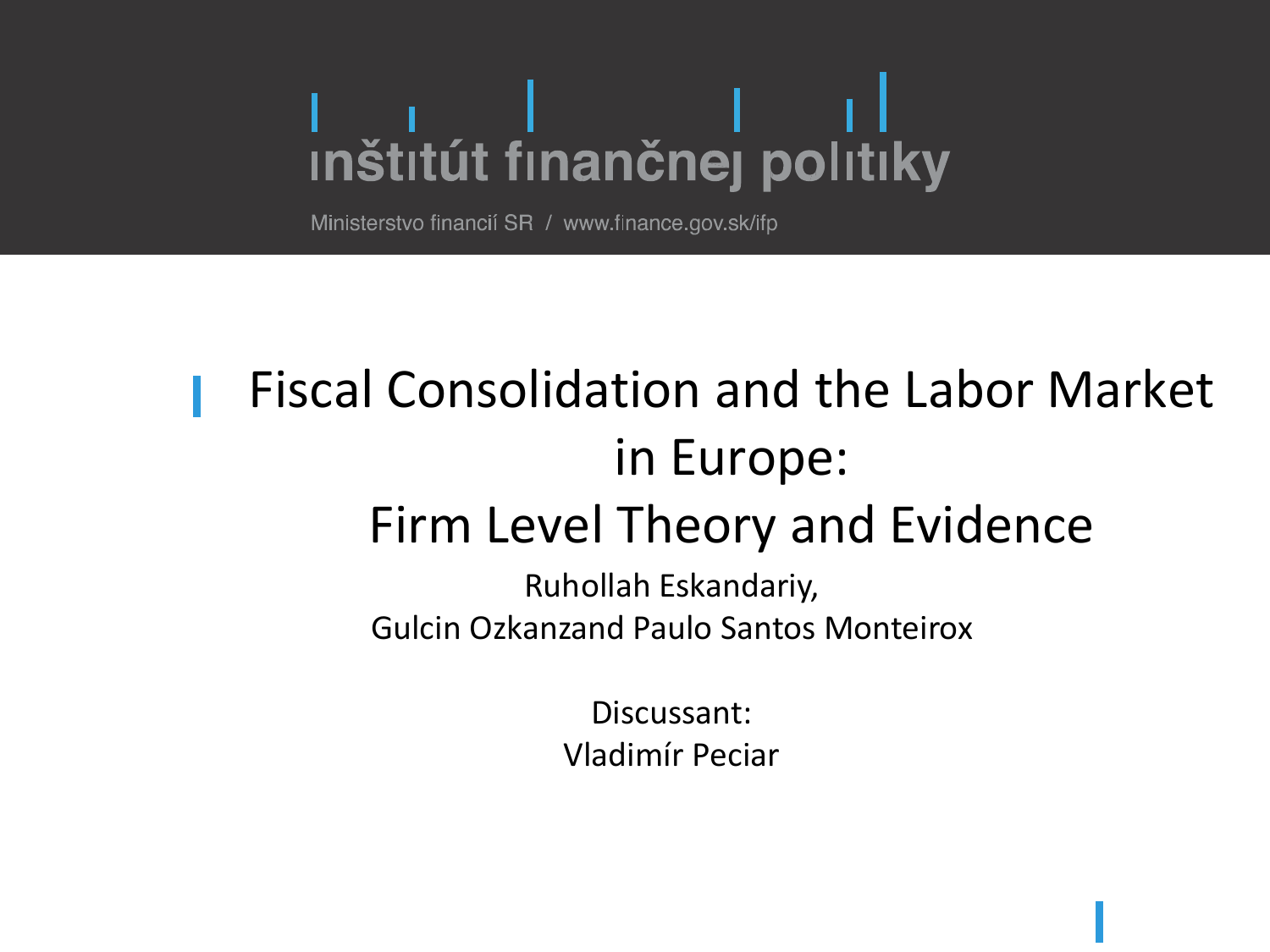### 

### Motivation

- **EXED:** Lack of focus on heterogeneous effects of VAR/consolidation emprical literature on the business sector
- **EXEC** Scarcity of firm-level data
- **EXP** Investigate the heterogeneous effects across countries/firms and different groups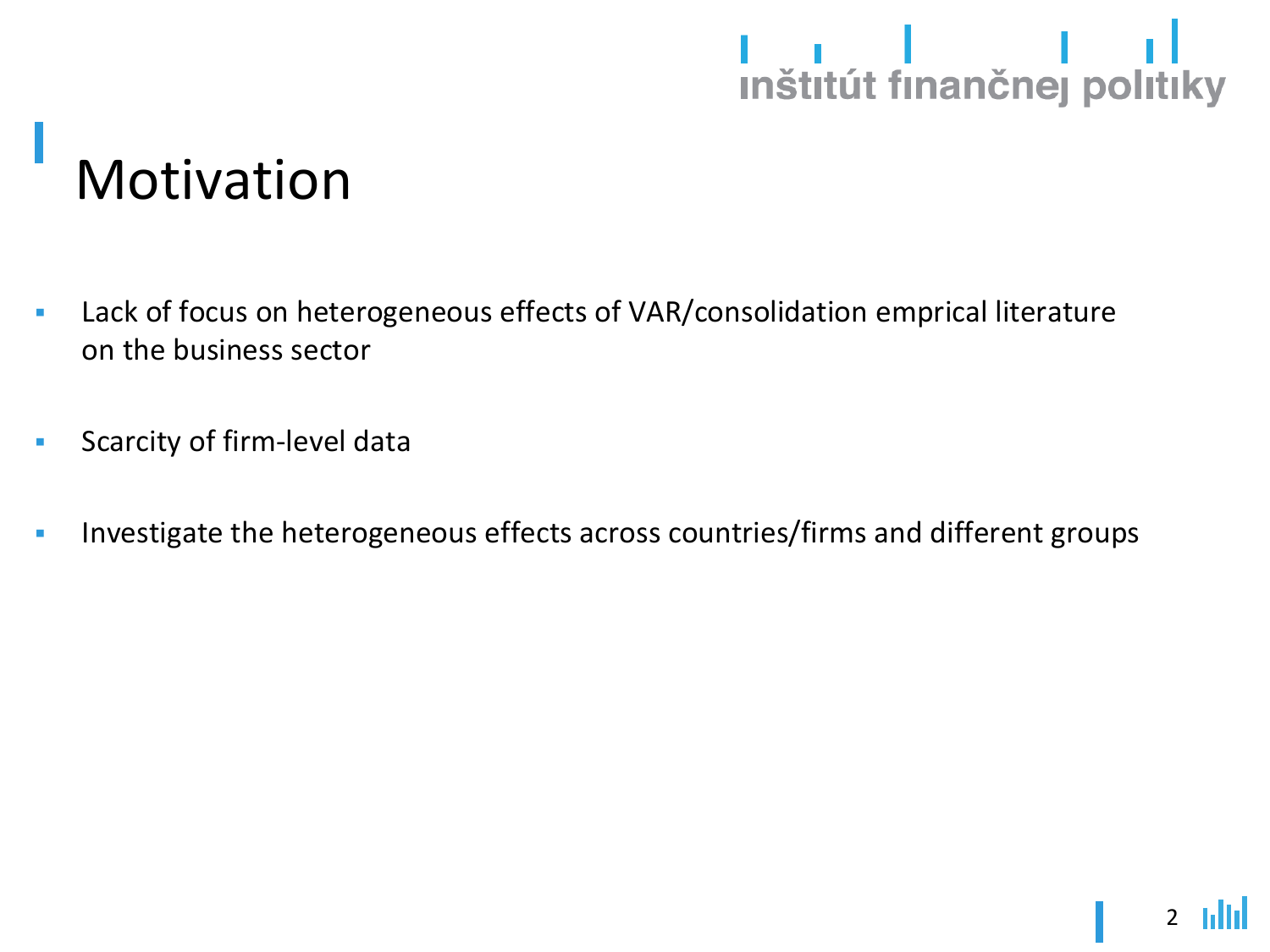### I I I<br>Inštitút finančnej politiky

#### The model and data

- Panel VARX
- Theoretical model
- The authors are using Compnet database at 1-digit and 2 digit NACE level
- The authors use the so called "narative" approach to identify fiscal consolidations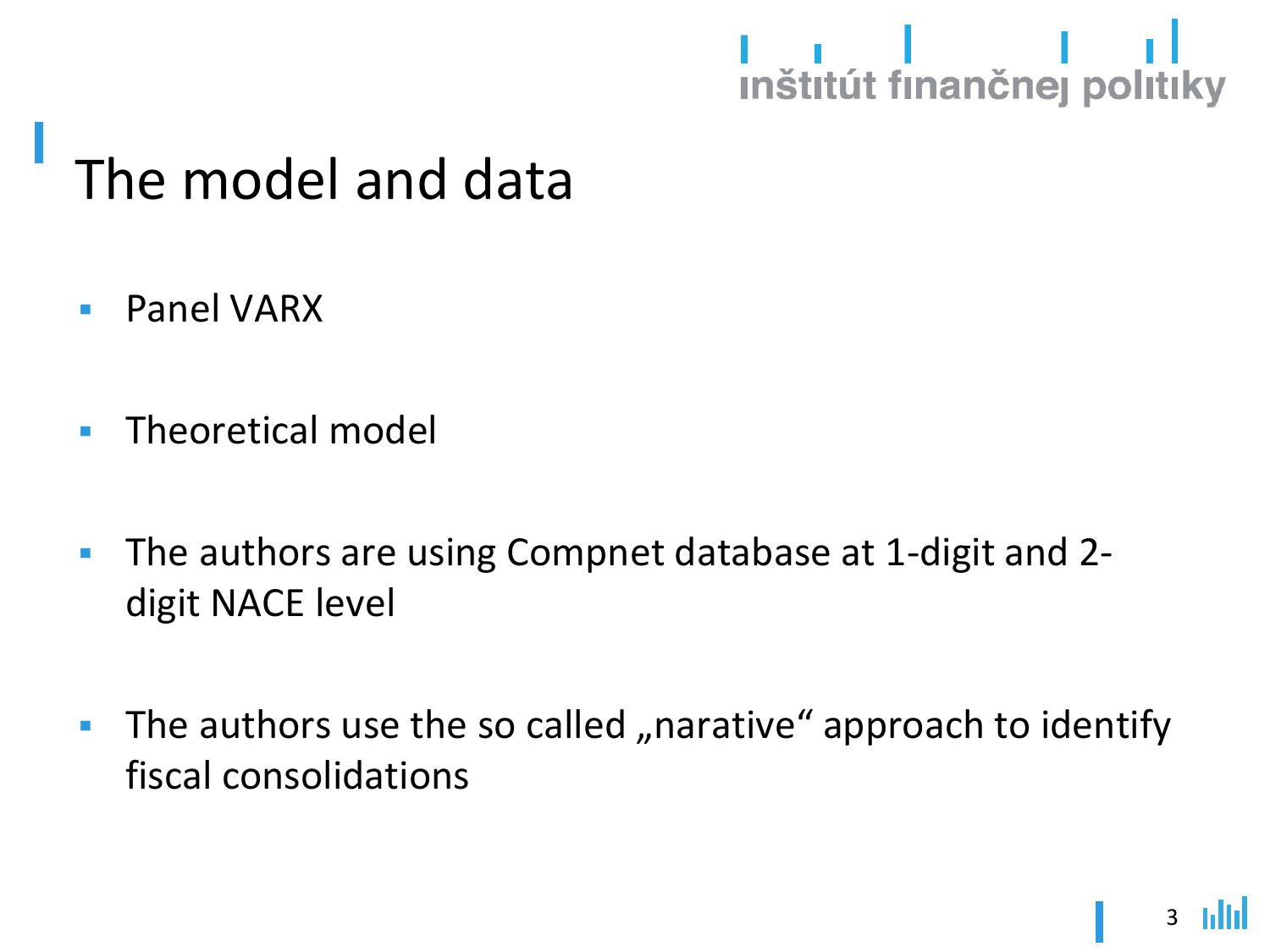## 

### Results

- Tax-based fiscal consolidations lower firm-level employment and investment but raise labor productivity
- **EXA)** Fiscal consolidations lead to higher firm leverage and also raise cash holdings
- **EXECTE FISCAL CONSOLIGATIONS LOWER INVESTMENT by SMAll and** financially constrained firms mostly.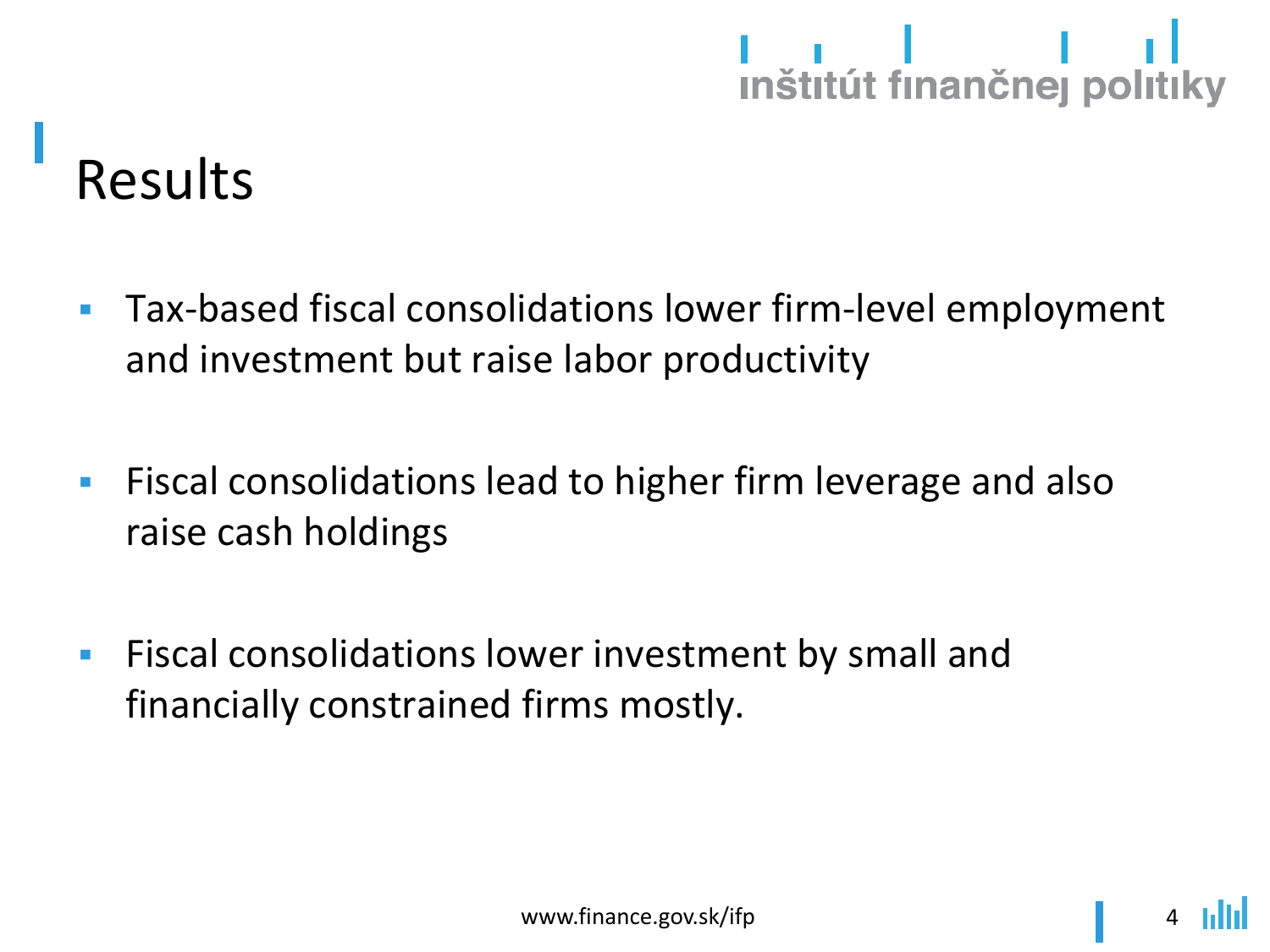## I I VITE<br>Inštitút finančnej politiky

#### Questions

- **Data**
	- How many fiscal consolidation episodes do we have? Complement the figures.
- **Empirical framework**
	- Why panel VARX? Assumptions why the countries are dependent on each other.
	- Reasoning behind the dynamic and static interdependencies in the firm/sectoral level data.
	- Vector m is not described (page 9)
	- Baseline/extended results require more comments/detailed description. What are the channels behind the movements/dependencies in the selected variables ?
	- Orbis data might be useful to complement the results